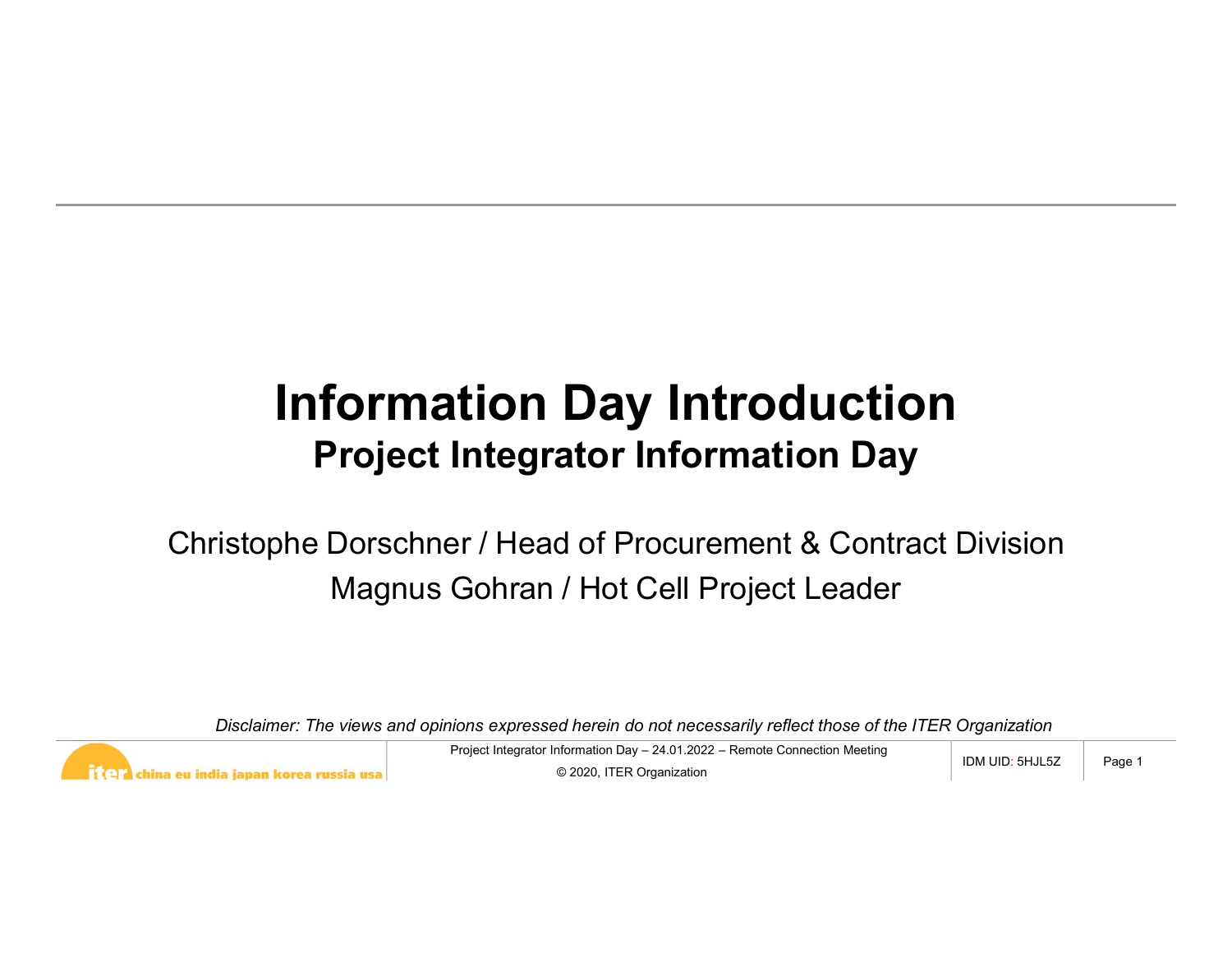## **Agenda**

| <u> Agenda</u>                                         |                                                 |
|--------------------------------------------------------|-------------------------------------------------|
| $\geq$ 13:00 – 13:10 Information Day Introduction      | <b>Christophe Dorschner &amp; Magnus Gohran</b> |
| $\geq$ 13:10 - 13:55 Technical Presentation            | <b>Alexis Dammann &amp; Vincent Micheneau</b>   |
| > 13:55 - 14:15 Technical Q&A                          | <b>All</b>                                      |
| ≻ 14:15 – 14:45 Hot Cell Facility Project Presentation | <b>Magnus Gohran</b>                            |
| > 14:45 - 15:00 HCF Project Q&A                        | <b>All</b>                                      |
| $\geq 15:00 - 15:30$ Procurement Presentation          | Raphael Valtot & Taka Kimura                    |
| $\triangleright$ 15:30 - 15:50 Procurement Q&A         | <b>All</b>                                      |
| $> 15:50 - 16:00$ Close-out                            | <b>Magnus Gohran &amp; All</b>                  |

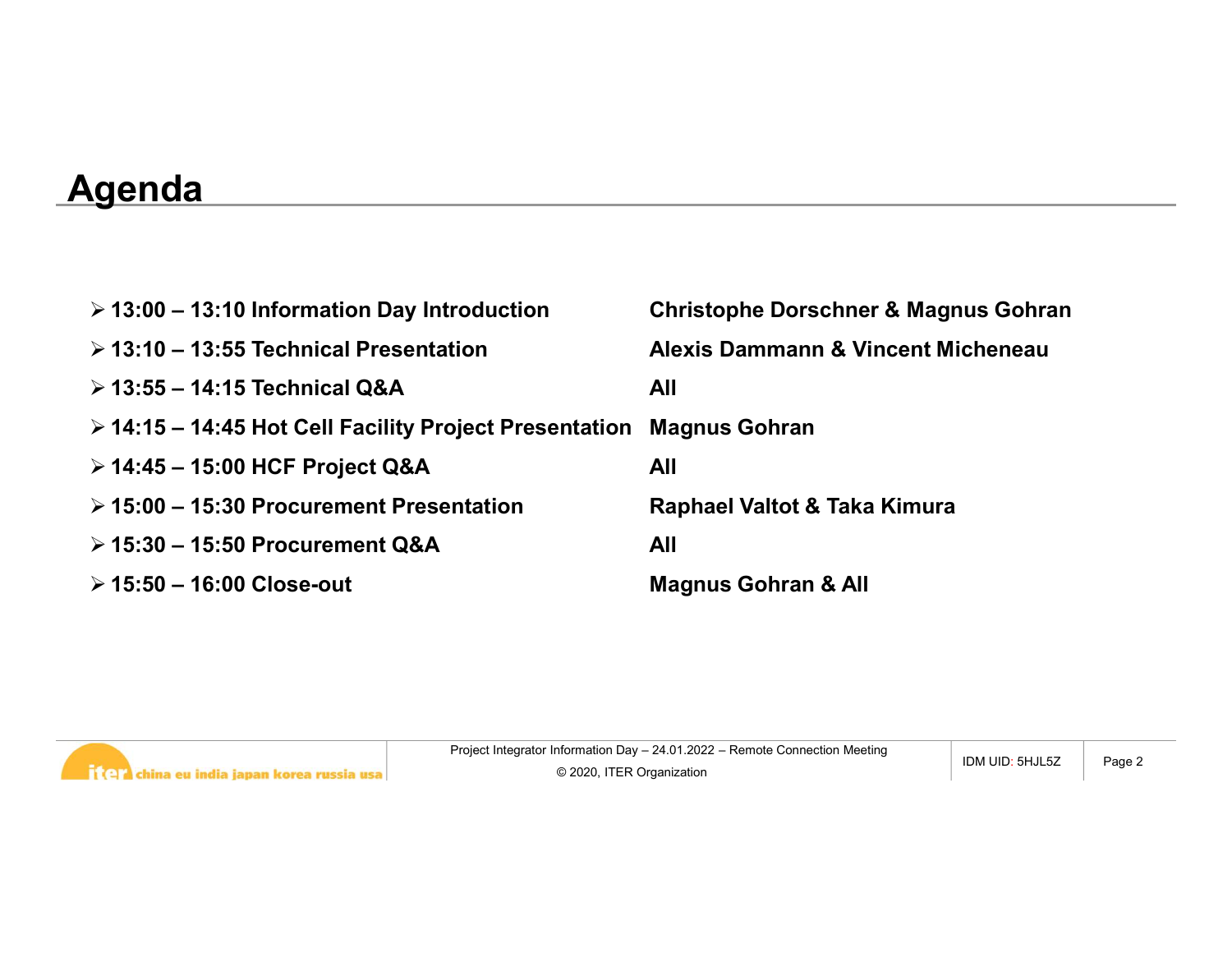## Practical Information

Practical Information<br>En case of Skype issues – please contact Akriti Mahajan<br>○ Akriti Mahajan@lter.org / +33 (0)4 42 17 74 71

o Akriti.Mahajan@Iter.org / +33 (0)4 42 17 74 71

 $\triangleright$  If you have a question or comment, there are a number of alternatives

- o Write your question or comment in the Skype Chat window (everyone will see)
- $\circ$  Send your question or comment to the  $HCC@$ Iter.org address (these will not be answered during this presentation)
- o Ask your question or make your comment orally during the Q&A sessions

All Presentations will be availed for download after the meeting

ent, there are a number of alternatives<br>
ent in the Skype Chat window (everyone will see)<br>
ent to the <u>HCC@Iter.org</u> address (these will not be answered during<br>
bur comment orally during the Q&A sessions<br>
for download aft No One on One meetings will be held in relation to this information day – channels of<br>
Contenting will be held in relation to this information day – channels of<br>
No One on One meetings will be held in relation to this inf communication as per above.



© 2020, ITER Organization

IDM UID: 5HJL5Z | Page 3